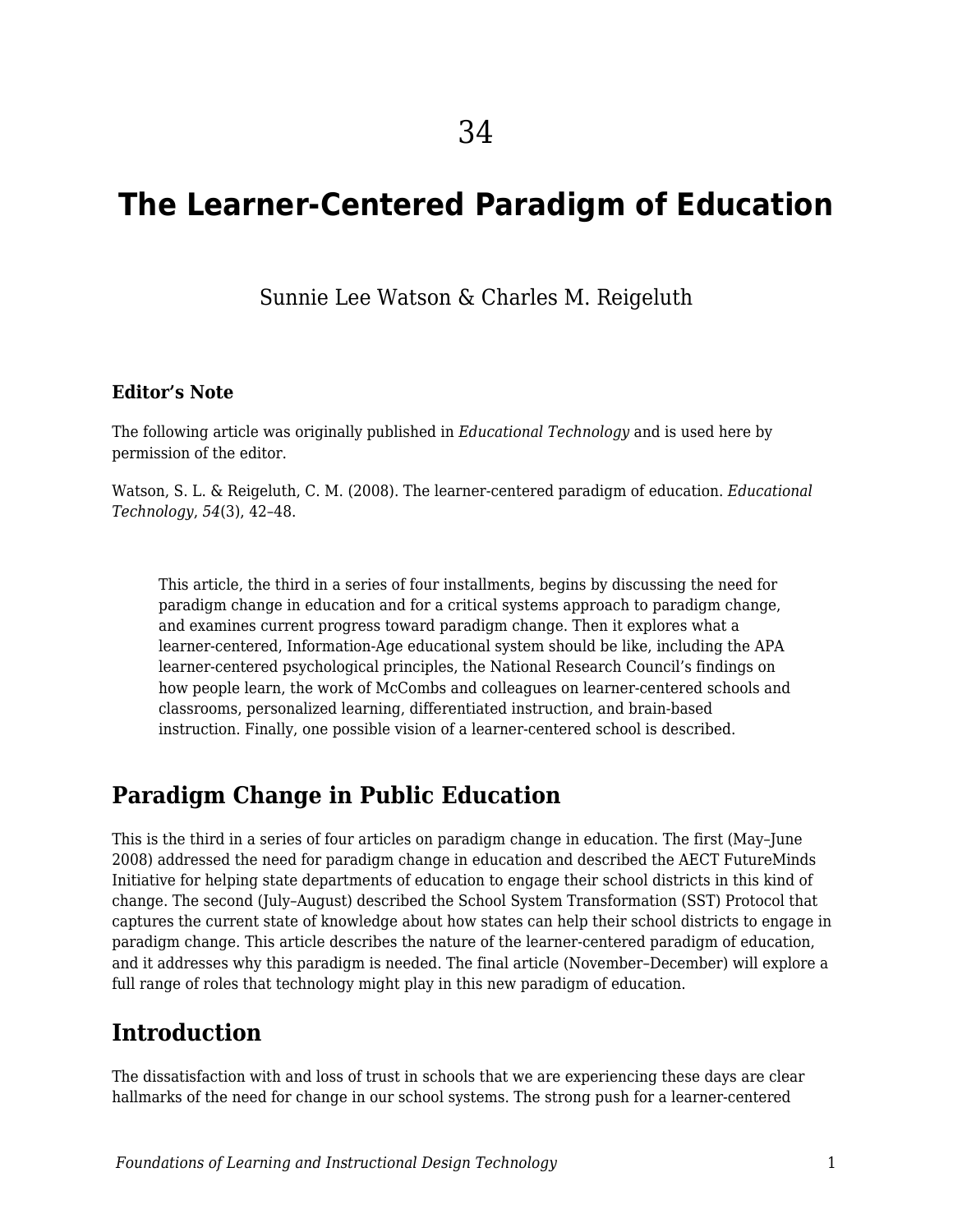paradigm of instruction in today's schools reflects our society's changing educational needs. We educators must help our schools to move into the new learner-centered paradigm of instruction that better meets the needs of individual learners, of their work places and communities, and of society in general. It is also important that we educators help the transformation occur as effectively and painlessly as possible. This article begins by addressing the need for transforming our educational systems to the learner-centered paradigm. Then it describes the nature of the learner-centered paradigm.

## **The Need for Change and the (critical) Systems Approach to Educational Change**

#### **Information-age vs. Industrial-age Education**

Whereas society has shifted from the Industrial Age into what many call the 'Information Age' (Toffler, 1984; Reigeluth, 1994; Senge, Cambron-McCabe, Lucas, Smith, Dutton, & Kleiner, 2000), current schools were established to fit the needs of an Industrial-Age society (see Table 1). This factory-model, Industrial-Age school system has highly compartmentalized learning into subject areas, and students are expected to learn the same content in the same amount of time (Reigeluth, 1994). The current school system strives for standardization and was not designed to meet individual learners' needs. Rather it was designed to sort students into laborers and managers (see Table 2), and students are forced to move on with the rest of the class regardless of whether or not they have learned the material, and thus many students accumulate learning deficits and eventually drop out.

**Industrial Age Bureaucratic Organization Information Age Team Organization** Autocratic leadership Shared leadership Centralized control and Autonomy, accountability Adversarial relationships Cooperative relationships Standardization (mass production, mass marketing, mass communications, etc.) Customization (customized production, customized marketing, customized communications, etc.) Compliance Initiative Conformity Diversity One-way communications Networking Compartmentalization (division of labor) Holism (integration of tasks)

**Table 1.** Key markers of Industrial vs. Information Age education (Reigeluth, 1994).

Table 2. Key features: Sorting vs. learning.

| <b>Sorting Based Paradigm of Education</b> | <b>Learning Based Paradigm of Education</b> |
|--------------------------------------------|---------------------------------------------|
| Time-based                                 | Attainment-based                            |
| Group-based                                | Person-based                                |
| Teacher-based                              | Resource-based                              |
| Norm-based assessment                      | Criterion-based assessment                  |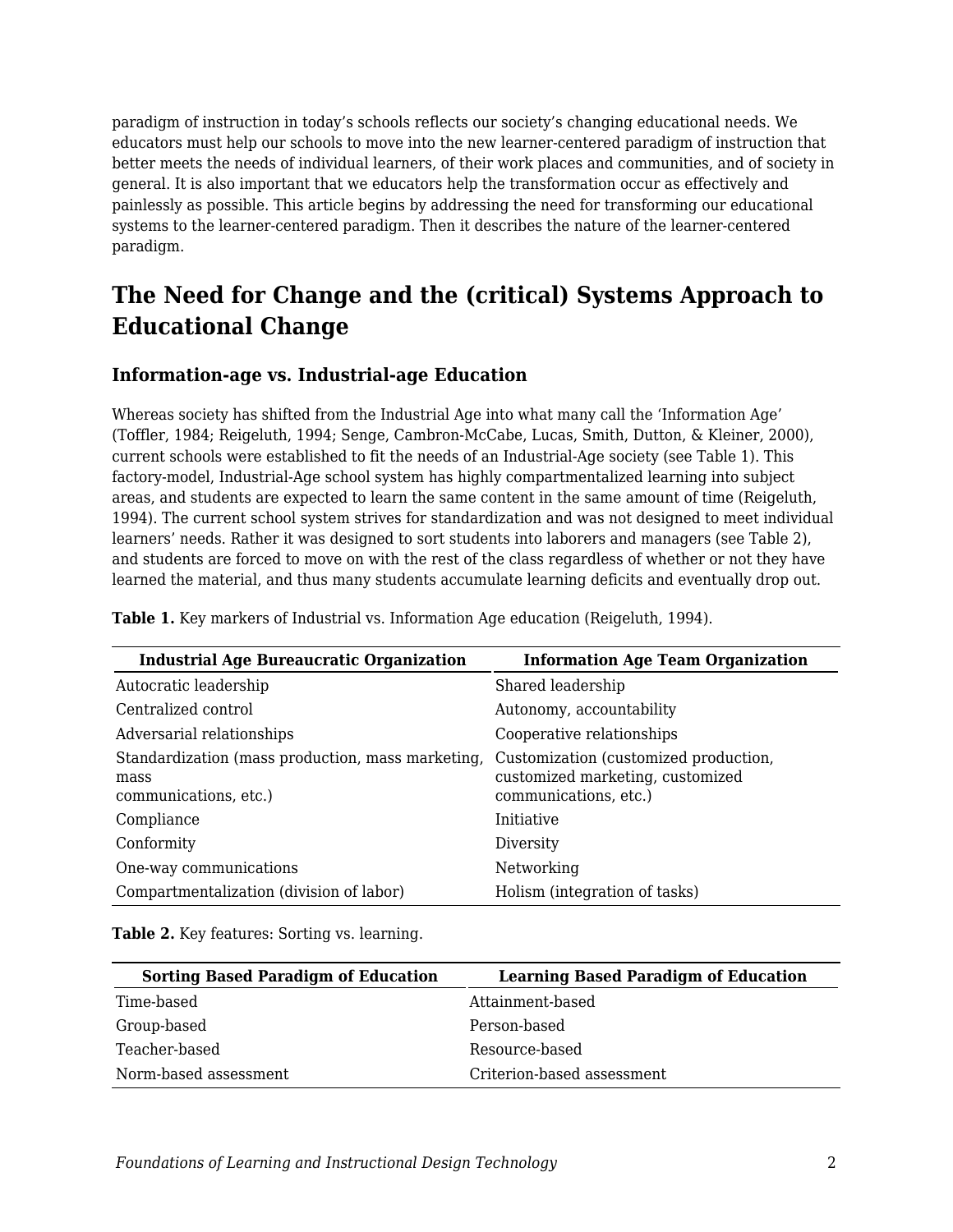#### **The (critical) Systems Approach to Educational Change**

Systemic educational transformation strives to change the school system to a learner-centered paradigm that will meet all learners' educational needs. It is concerned with the creation of a completely new system, rather than a mere retooling of the current system. It entails a paradigm shift as opposed to piecemeal change. Repeated calls for massive reform of current educational and training practices have consistently been published over the last several decades. This has resulted in an increasing recognition of the need for systemic transformation in education, as numerous piecemeal approaches to education reform have been implemented and have failed to significantly improve the state of education. Systemic transformation seeks to shift from a paradigm in which time is held constant, thereby forcing achievement to vary, to one designed specifically to meet the needs of Information-Age learners and their communities by allowing students the time that each needs to reach proficiency.

Systemic educational change draws heavily from the work on critical systems theory (CST) (Flood & Jackson, 1991; Jackson, 1991a, 1991b; Watson, Watson, & Reigeluth, 2008). CST has its roots in systems theory, which was established in the mid-twentieth century by a multi-disciplinary group of researchers who shared the view that science had become increasingly reductionist and the various disciplines isolated. While the term system has been defined in a variety of ways by different systems scholars, the central notion of systems theory is the importance of relationships among elements comprising a whole.

CST draws heavily on the philosophy of Habermas (1973, 1984, 1987). The critical systems approach to social systems is of particular importance when considering systems wherein inequality of power exists in relation to opportunity, authority, and control. In the 1980s, CST came to the forefront (Jackson, 1985; Ulrich, 1983), influencing systems theory into the 1990s (Flood & Jackson, 1991; Jackson, 1991a, 1991b). Liberating Systems Theory uses a post-positivist approach to analyze social conditions in order to liberate the oppressed, while also seeking to liberate systems theory from tendencies such as self-imposed insularity, cases of internal localized subjugations in discourse, and liberation of system concepts from the inadequacies of objectivist and subjectivist approaches (Flood, 1990). Jackson (1991b) explains that CST embraces five key commitments:

- critical awareness of examining values entering into actual systems design;
- social awareness of recognition in pressures leading to popularization of certain systems theories and methodologies;
- dedication to human emancipation for full development of all human potential;
- informed use of systems methodologies; and
- informed development of all alternative positions and different theoretical systems approaches.

Banathy (1991) and Senge *et al.* (2000) apply systems theory to the design of educational systems. Banathy (1992) suggests examining systems through three lenses: a "still picture lens" to appreciate the components comprising the system and their relationships; a "motion picture lens" to recognize the processes and dynamics of the system; and a "bird's eye view lens" to be aware of the relationships between the system and its peers and suprasystems. Senge et al. (2000) applies systems theory specifically to organizational learning, stating that the organization can learn to work as an interrelated, holistic learning community, rather than functioning as isolated departments.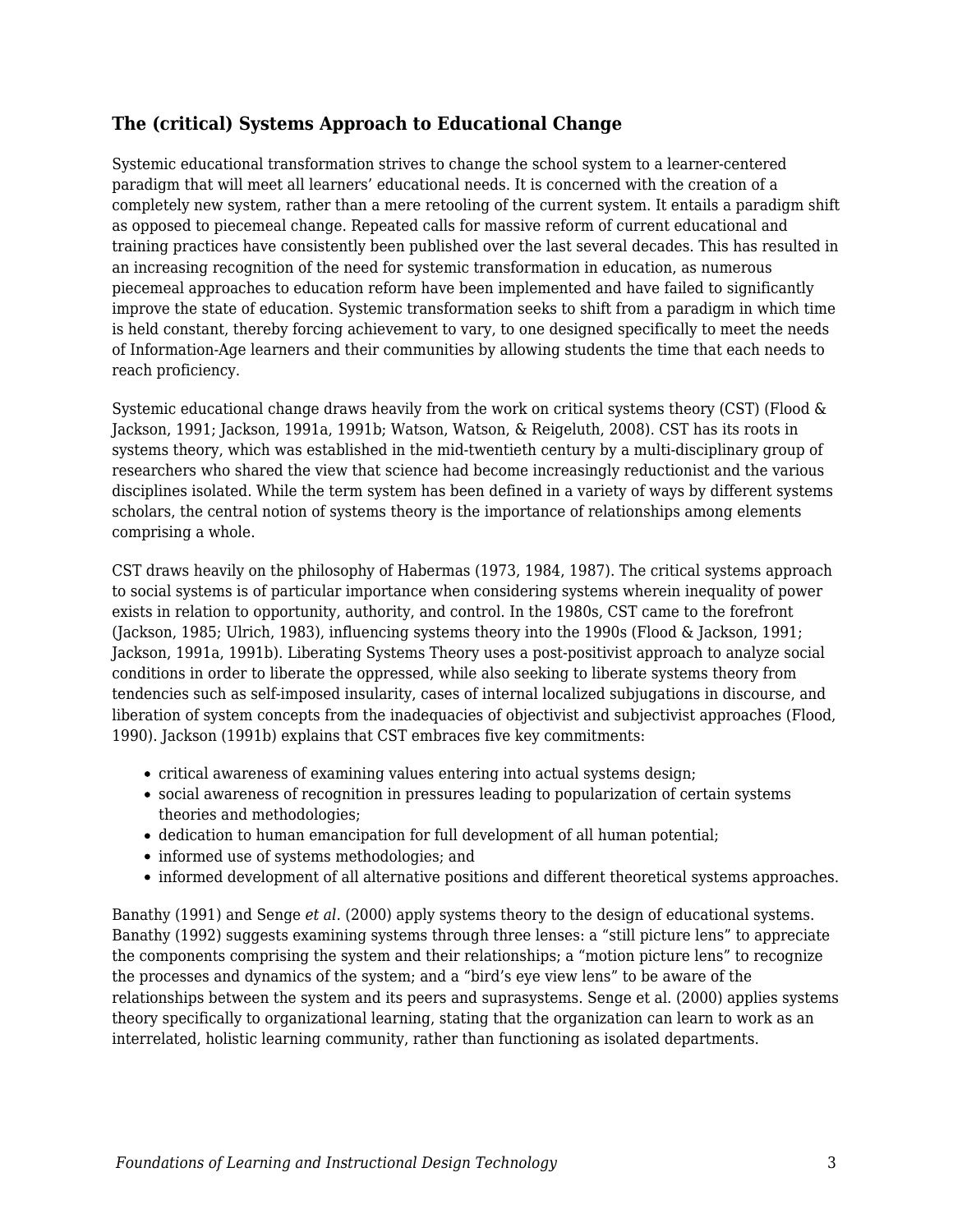### **Current Progress of Systemic Change in Education**

While systemic educational transformation is a relatively new movement in school change, there are currently various attempts to advance knowledge about it. Examples include: The Guidance System for Transforming Education (Jenlink, Reigeluth, Carr, & Nelson, 1996, 1998), Duffy's Step-Up-To-Excellence (2002), Schlechty's (1997, 2002) guidelines for leadership in school reform, Hammer and Champy's (1993, 2003) Process Reengineering, and Ackoff's (1981) Idealized Systems Design.

There are also stories of school districts making fundamental changes in schools based on the application of systemic change ideas. One of the best practices of systemic transformation is in the Chugach School District (CSD). The students in CSD are scattered throughout 22,000 square miles of remote area in South-central Alaska. The district was in crisis twelve years ago due to low student reading ability, and the school district committed to a systemic transformation effort. Battino and Clem (2006) explain how the CSD's use of individual learning plans, student assessment binders, student learning profiles, and student life-skills portfolios support and document progress toward mastery in all standards for each learner. The students are given the flexibility to achieve levels at their own pace, not having to wait for the rest of the class or being pushed into learning beyond their developmental level. Graduation standards exceed state requirements as students are allowed extra time to achieve that level if necessary, but must meet the high rigor of the graduation level. Student accomplishment in academic performance skyrocketed as a result of these systemic changes (Battino & Clem, 2006).

Caine (2006) also found strong positive changes through systemic educational change in extensive engagement on a project called "Learning to Learn" in Adelaide, South Australia, an initiative of the South Australian Government that covered a network of over 170 educational sites. From preschool to 12th grade, brain-based, learner-centered learning environments were combined with a larger set of systemic changes, leading to both better student achievement and significant changes in the culture and operation of the system itself.

## **Imagining Learner-centered Schools**

Given the need for paradigm change in school systems, what should our schools look like in the future? The changes in society as a whole reflect a need for education to focus on learning rather than sorting students (McCombs & Whisler, 1997; Reigeluth, 1997; Senge et al., 2000; Toffler, 1984). A large amount of research has been conducted to advance our understanding of learning and how the educational system can be changed to better support it. There is solid research about brain-based learning, learner-centered instruction, and the psychological principles of learners that provide educators with a valuable framework for the Information-Age paradigm of education (Alexander & Murphy, 1993; Bransford, Brown, & Cocking, 1999; Hannum & McCombs, 2008; Lambert & McCombs, 1998; McCombs & Whisler, 1997).

### **Apa Learner-centered Psychological Principles**

With significant research showing that instruction should be learner-centered to meet all students' needs, there have been several efforts to synthesize the knowledge on learner-centered instruction. First, the American Psychological Association conducted wide-ranging research to identify learnercentered psychological principles based on educational research (American Psychological Association's Board of Educational Affairs, 1997; Lambert & McCombs, 1998). The report presents 12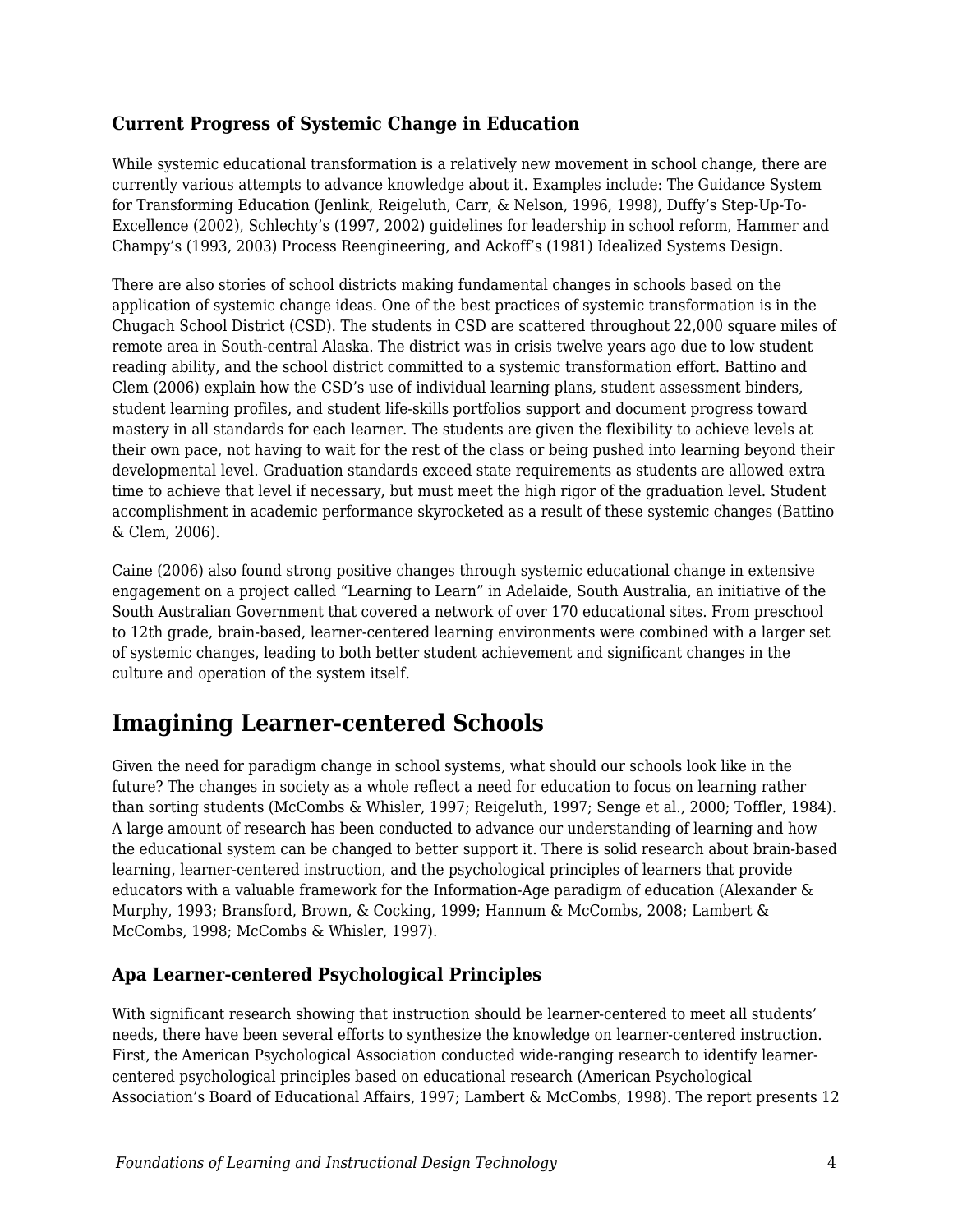principles and provides the research evidence that supports each principle. It categorizes the psychological principles into four areas: (1) cognitive and metacognitive, (2) motivational and affective, (3) developmental and social, and (4) individual difference factors that influence learners and learning (see Table 3).

**Table 3.** Learner-Centered Psychological Principles (American Psychological Association's Board of Educational Affairs, Center for Psychology in Schools and Education, 1997).

| <b>APA Learner-Centered Psychological Principles</b> |                                                                                                                                                                                                                                                                                                                                                                                                                                                                                                                                                                                                                                                                                                                                                                                                                                                                                                                                                                                     |
|------------------------------------------------------|-------------------------------------------------------------------------------------------------------------------------------------------------------------------------------------------------------------------------------------------------------------------------------------------------------------------------------------------------------------------------------------------------------------------------------------------------------------------------------------------------------------------------------------------------------------------------------------------------------------------------------------------------------------------------------------------------------------------------------------------------------------------------------------------------------------------------------------------------------------------------------------------------------------------------------------------------------------------------------------|
| Cognitive and<br><b>Metacognitive Factors</b>        | • Nature of the learning process.<br>The learning of complex subject matter is most effective when it is an intentional<br>process of constructing meaning from information and experience.<br>• Goals of the learning process.<br>The successful learner, over time and with support and instructional guidance, can<br>create meaningful, coherent representations of knowledge.<br>• Construction of knowledge<br>The successful learner can link new information with existing knowledge in<br>meaningful ways.<br>• Strategic thinking<br>The successful learner can create and use a repertoire of thinking and reasoning<br>strategies to achieve complex learning goals.<br>• Thinking about thinking.<br>Higher-order strategies for selecting and monitoring mental operations facilitate<br>creative and critical thinking.<br>• Context of learning.<br>Learning is influenced by environmental factors, including culture, technology, and<br>instructional practices. |
| Factors                                              | Motivational and Affective • Motivational and emotional influences on learning.<br>What and how much is learned is influenced by the learner's motivation. Motivation<br>to learn, in turn, is influenced by the individual's emotional states, beliefs, interests<br>and goals, and habits of thinking.<br>• Intrinsic motivation to learn.<br>The learner's creativity, higher-order thinking, and natural curiosity all contribute to<br>motivation to learn. Intrinsic motivation is stimulated by tasks of optimal novelty and<br>difficulty, relevant to personal interests, and providing for personal choice and<br>control.<br>• Effects of motivation on effort.<br>Acquisition of complex knowledge and skills requires extended learner effort and<br>guided practice. Without learners' motivation to learn, the willingness to exert this<br>effort is unlikely without coercion.                                                                                     |
| Developmental and Social<br>Factors                  | • Developmental influences on learning.<br>As individuals develop, there are different opportunities and constraints for<br>learning. Learning is most effective when differential development within and across<br>physical, intellectual, emotional, and social domains is taken into account.<br>• Social influences on learning.<br>Learning is influenced by social interactions, interpersonal relations, and<br>communication with others.                                                                                                                                                                                                                                                                                                                                                                                                                                                                                                                                   |
| <b>Individual Differences</b><br>Factors             | • Individual differences in learning.<br>Learners have different strategies, approaches, and capabilities for learning that are<br>a function of prior experience and heredity.<br>• Learning and diversity<br>Learning is most effective when differences in learners' linguistic, cultural, and<br>social backgrounds are taken into account.<br>• Standards and assessment.<br>Setting appropriately high and challenging standards and assessing the learner as<br>well as learning progress—including diagnostic, process, and outcome<br>assessment—are integral parts of the learning process.                                                                                                                                                                                                                                                                                                                                                                               |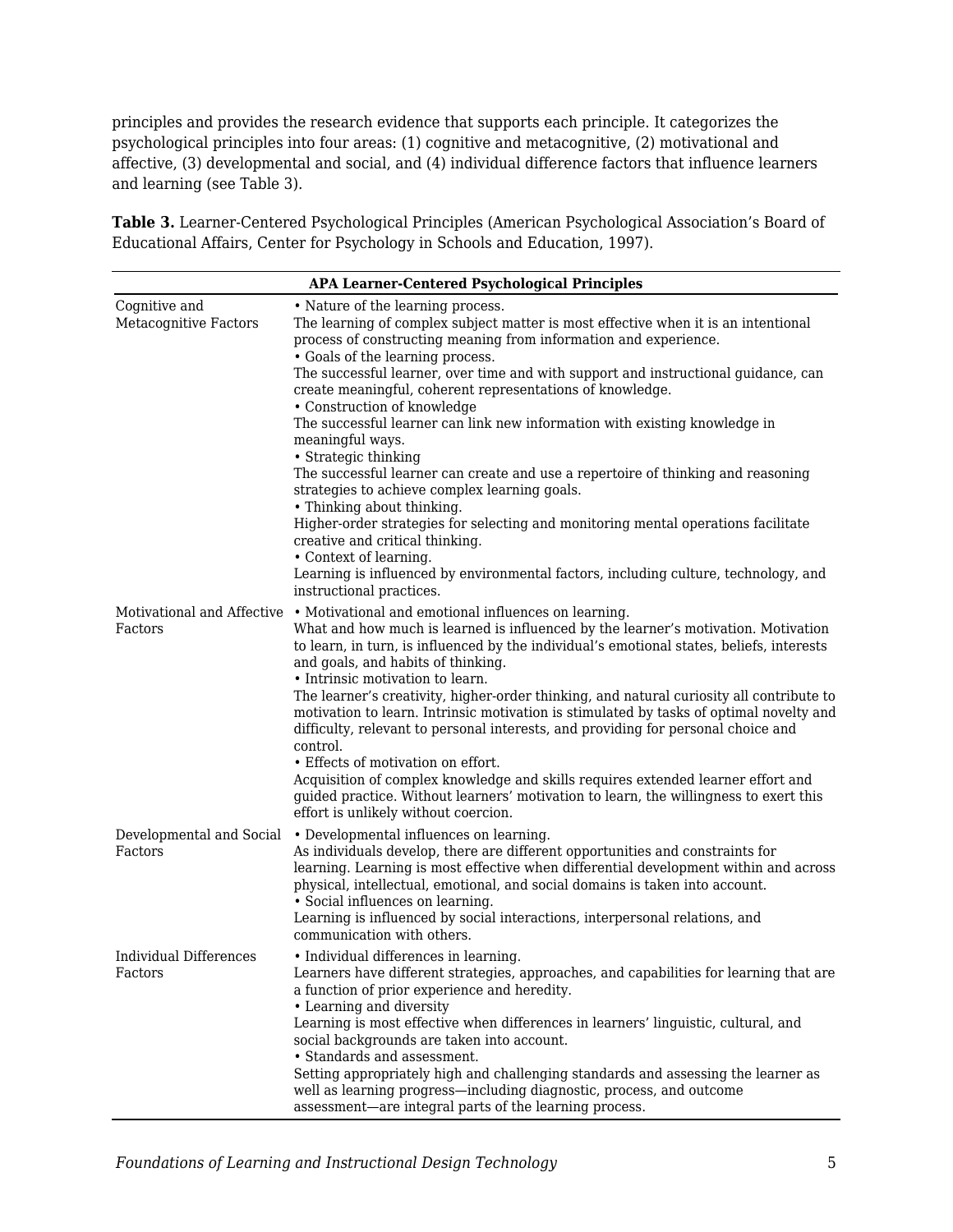#### **National Research Council's "how People Learn."**

Another important line of research was carried out by the National Research Council to synthesize knowledge about how people learn (Bransford *et al.*, 1999). A two-year study was conducted to develop a synthesis of new approaches to instruction that "make it possible for the majority of individuals to develop a deep understanding of important subject matter" (p. 6). Their analysis of a wide range of research on learning emphasizes the importance of customization and personalization in instruction for each individual learner, self-regulated learners taking more control of their own learning, and facilitating deep understanding of the subject matter. They describe the crucial need for, and characteristics of, learning environments that are learner-centered and learning-community centered.

#### **Learner-centered Schools and Classrooms**

McCombs and colleagues (Baker, 1973; Lambert & McCombs, 1998; McCombs & Whisler, 1997) also address these new needs and ideas for instruction that supports all students. They identify two important features of learner-centered instruction:

. . . a focus on individual learners (their heredity, experiences, perspectives, backgrounds, talents, interests, capacities, and needs) [and] a focus on learning (the best available knowledge about learning, how it occurs, and what teaching practices are most effective in promoting the highest levels of motivation, learning, and achievement for all learners). (McCombs & Whisler, 1997, p. 11)

This twofold focus on learners and learning informs and drives educational decision-making processes. In learner-centered instruction, learners are included in these educational decisionmaking processes, the diverse perspectives of individuals are respected, and learners are treated as co-creators of the learning process (McCombs & Whisler, 1997).

#### **Personalized Learning**

Personalized Learning is part of the learner-centered approach to instruction, dedicated to helping each child to engage in the learning process in the most productive and meaningful way to optimize each child's learning and success. Personalized Learning was cultivated in the 1970s by the National Association of Secondary School Principals (NASSP) and the Learning Environments Consortium (LEC) International, and was adopted by the special education movement. It is based upon a solid foundation of the NASSP's educational research findings and reports as to how students learn most successfully (Keefe, 2007; Keefe & Jenkins, 2002), including a strong emphasis on parental involvement, more teacher and student interaction, attention to differences in personal learning styles, smaller class sizes, choices in personal goals and instructional methods, student ownership in setting goals and designing the learning process, and technology use (Clarke, 2003). Leaders in other fields, such as businessman Wayne Hodgins, have presented the idea that learning will soon become personalized, where the learner both activates and controls her or his own learning environment (Duval, Hodgins, Rehak, & Robson, 2004).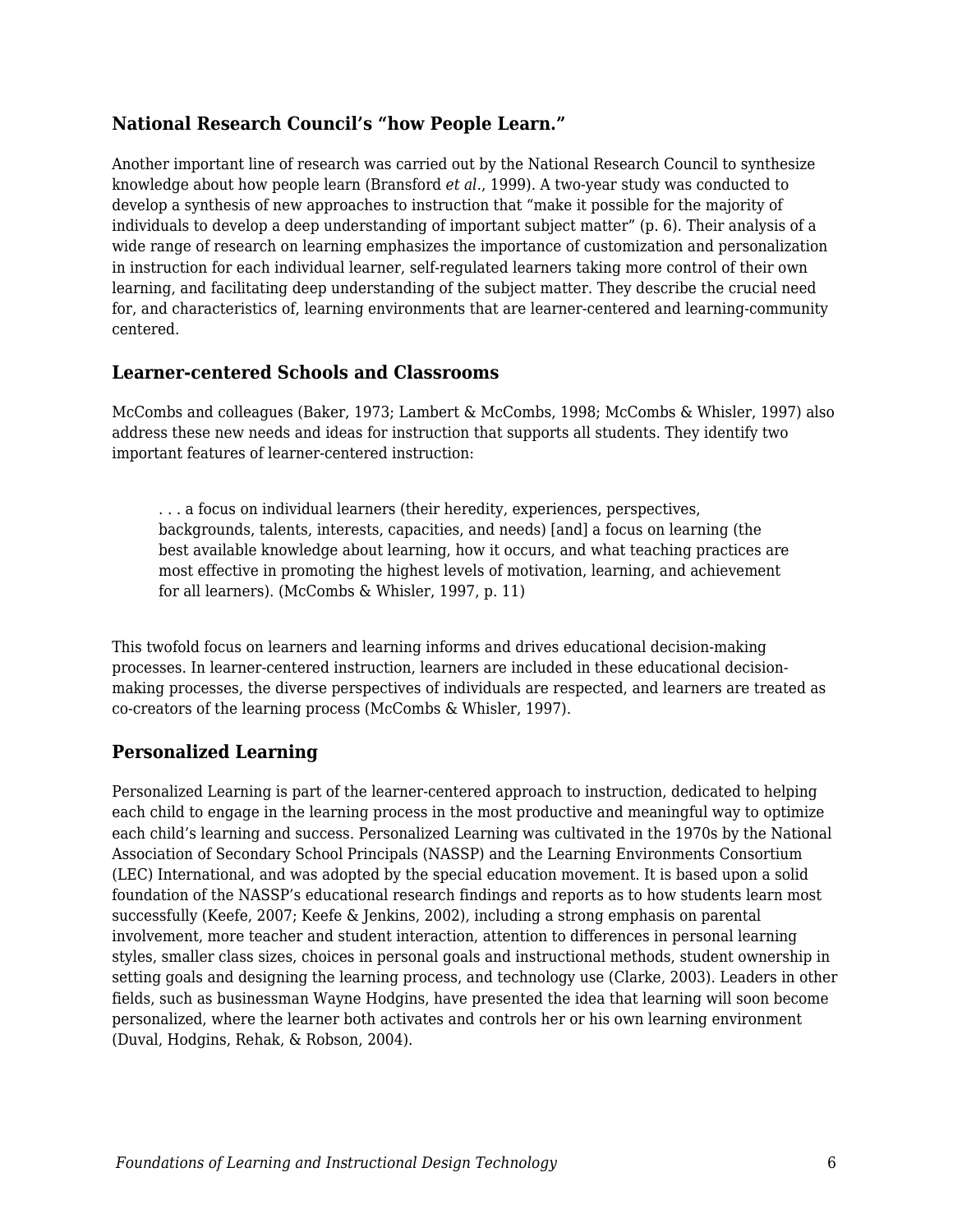### **Differentiated Instruction**

The recent movement in differentiated instruction is also a response to the need for a learningfocused (as opposed to a sorting-focused) approach to instruction and education in schools. Differentiated instruction is an approach that enables teachers to plan strategically to meet the needs of every student. It is deeply grounded in the principle that there is diversity within any group of learners and that teachers should adjust students' learning experiences accordingly (Tomlinson, 1999, 2001, 2003). This draws from the work of Vygotsky (1986), especially his "zone of proximal development" (ZPD), and from classroom researchers. Researchers found that with differentiated instruction students learned more and felt better about themselves and the subject area being studied (Tomlinson, 2001). Evidence further indicates that students are more successful and motivated in schools if they learn in ways that are responsive to their readiness levels (Vygotsky, 1986), personal interests, and learning profiles (Csikszentmihalyi, 1990; Sternberg, Torff, & Grigorenko, 1998). The goal of differentiated instruction is to address these three characteristics for each student (Tomlinson, 2001, 2003).

### **Brain Research and Brain-based Instruction**

Another area of study that gives us an understanding of how people learn is the work on brain research which describes how the brain functions. Caine and colleagues (1997, 2005, 2006) provide a useful summary of work on how the brain functions in the process of learning through the 12 principles of brain-based learning. Brain-based learning begins when learners are encouraged to actively immerse themselves in their world and their learning experiences. In a school or classroom where brain-based learning is being practiced, the significance of diverse individual learning styles is taken for granted by teachers and administrators (Caine & Caine, 1997). In these classrooms and schools, learning is facilitated for each individual student's purposes and meaning, and the concept of learning is approached in a completely different way from the current classrooms that are set up for sorting and standardization.

## **An Illustration of the New Vision**

What might a learner-centered school look like? An illustration or synthesis of the new vision may prove helpful.

Imagine that there are no grade levels for this school. Instead, each of the students strives to master and check off their attainments in a personal "inventory of attainments" (Reigeluth, 1994) that details the individual student's progress through the district's required and optional learning standards, kind of like merit badges in Scouting. Each student has different levels of progress in every attainment, according to his or her interests, talents, and pace. The student moves to the next topic as soon as she or he masters the current one. While each student must reach mastery level before moving on, students also do not need to wait for others who are not yet at that level of learning. In essence, now, the schools hold time constant and student learning is thereby forced to vary. In this new paradigm of the learner-centered school, it is the pace (learning time) that varies rather than student learning. All students work at their own maximum pace to reach mastery in each attainment. This individualized, customized, and self-paced learning process allows the school district to realize high standards for its students.

The teacher takes on a drastically different role in the learning process. She or he is a guide or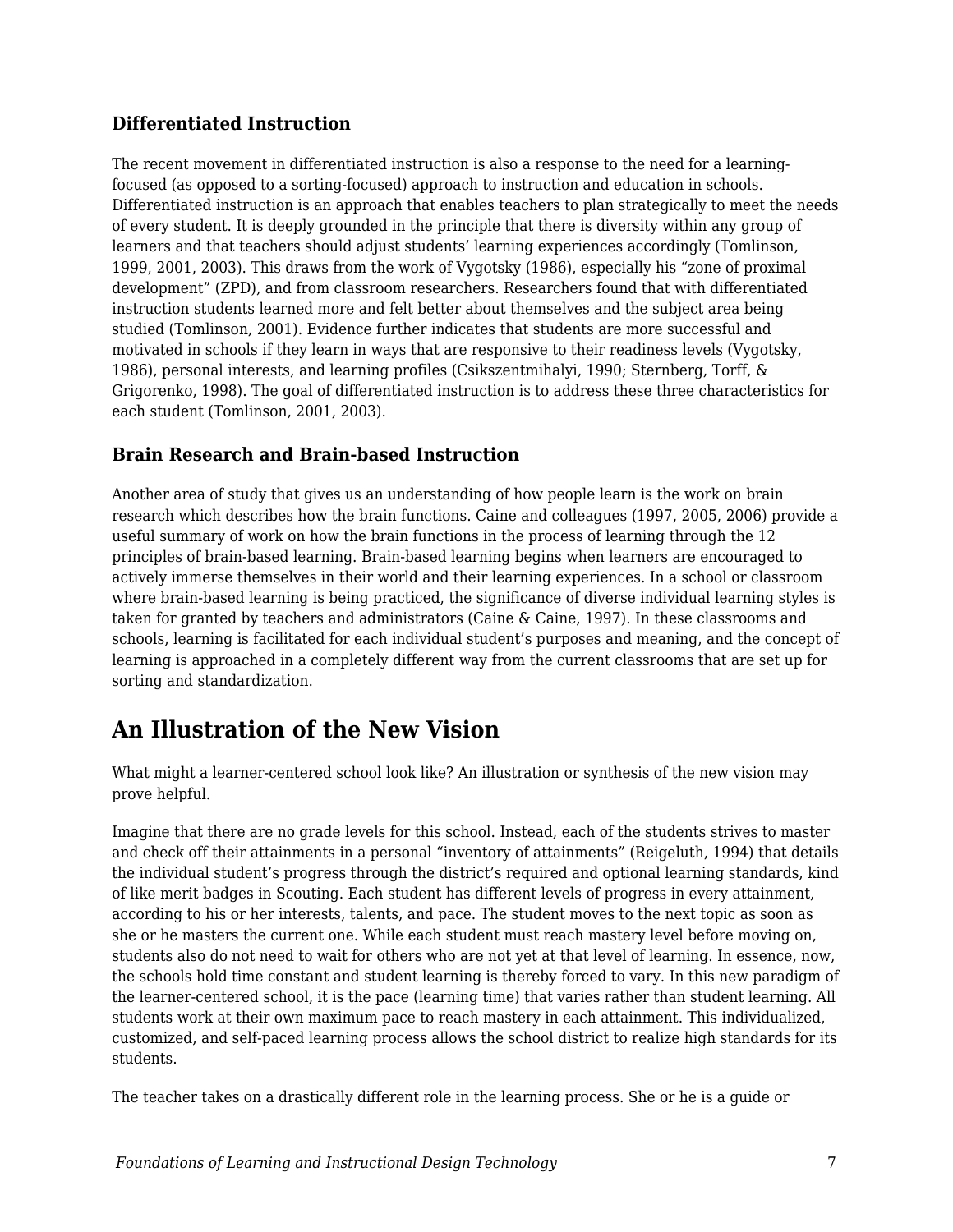facilitator who works with the student for at least four years, building a long-term, caring relationship (Reigeluth, 1994). The teacher's role is to help the student and parents to decide upon appropriate learning goals and to help identify and facilitate the best way for the student to achieve those goals—and for the parents to support their student. Therefore, each student has a personal learning plan in the form of a contract that is jointly developed every two months by the student, parents, and teacher.

This system enhances motivation by placing greater responsibility and ownership on the students, and by offering truly engaging, often collaborative work for students (Schlechty, 2002). Teachers help students to direct their own learning through the contract development process and through facilitating real-world, independent or small-group projects that focus on developing the contracted attainments. Students learn to set and meet deadlines. The older the students get, the more leadership and assisting of younger students they assume.

The community also works closely with schools, as the inventory of attainments includes standards in service learning, career development, character development, interpersonal skills, emotional development, technology skills, cultural awareness, and much more. Tasks that are vehicles for such learning are authentic tasks, often in real community environments that are rich for learning (Reigeluth, 1994). Most learning is interdisciplinary, drawing from both specific and general knowledge and interpersonal and decision-making skills. Much of the focus is on developing deep understandings and higher-order thinking skills.

Teachers assess students' learning progress through various methods, such as computer-based assessment embedded in simulations, observation of student performances, and analysis of student products of various kinds. Instead of grades, students receive ratings of "emerging," "developing," "proficient" (the minimum required to pass), or "expert."

Each teacher has a cadre of students with whom she or he works for several years—a developmental stage of their lives. The teacher works with 3–10 other teachers in a small learning community (SLC) in which the learners are multi-aged and get to know each other well. Students get to choose which teacher they want (stating their first, second, and third choice), and teacher bonuses are based on the amount of demand for them. Each SLC has its own budget, based mainly on the number of students it has, and makes all its own decisions about hiring and firing of its staff, including its principal (or lead teacher). Each SLC also has a school board made up of teachers and parents who are elected by their peers.

While this illustration of a learner-centered school is based on the various learner-centered approaches to instruction reviewed earlier and the latest educational research, this is just one of many possible visions, and these ideas need revision, as some are likely to vary from one community to another, and most need further elaboration on details. Nonetheless, this picture of a learnercentered paradigm of schooling could help us to prevail over the industrial-age paradigm of learning and schools so that we can create a better place for our children to learn.

## **Conclusion**

Our society needs learner-centered schools that focus on learning rather than on sorting (McCombs & Whisler, 1997; Reigeluth, 1997; Senge et al., 2000; Toffler, 1984). New approaches to instruction and education have increasingly been advocated to meet the needs of all learners, and a large amount of research has been conducted to advance our understanding of learning and how the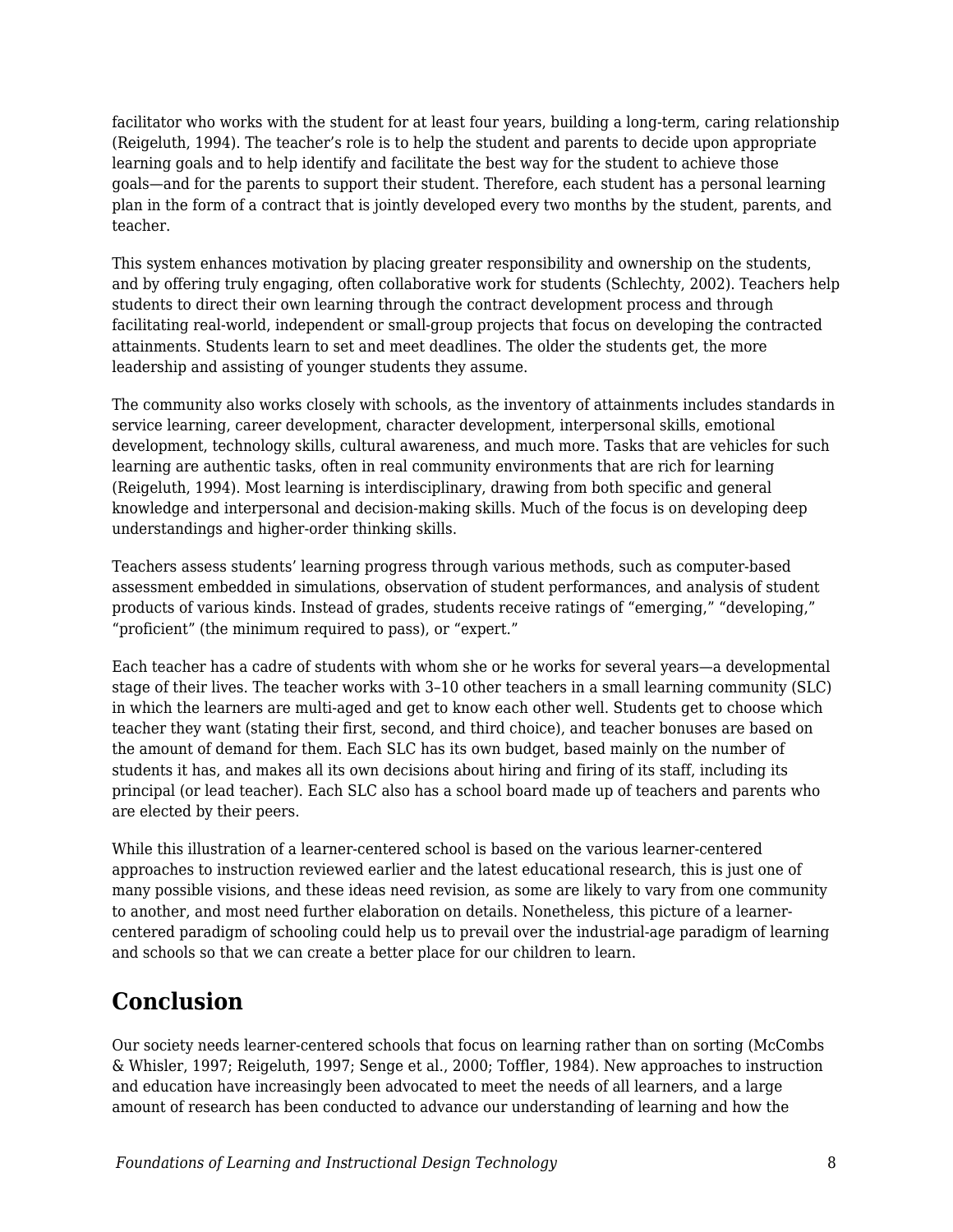educational system can be changed to better support it (Alexander & Murphy, 1993; McCombs & Whisler, 1997; Reigeluth, 1997; Senge *et al.*, 2000). Nevertheless, transforming school culture and structure is not an easy task.

Isolated reforms, typically at the classroom and school levels, have been attempted over the past several decades, and their impact on the school system has been negligible. It has become clear that transforming the paradigm of schools is not a simple job. Teachers, administrators, parents, policymakers, students, and all other stakeholder groups must work together, as they cannot change such a complex culture and system alone. In order to transform our schools to be truly learner-centered, a critical systems approach to transformation is essential.

The first article in this series (Reigeluth & Duffy, 2008) described the FutureMinds approach for state education departments to support this kind of change in their school districts. The second article (Duffy & Reigeluth, 2008b) described the School System Transformation (SST) Protocol, a synthesis of current knowledge about how to help school districts use a critical systems approach to transform themselves to the learner-centered paradigm of education. Hopefully, with state leadership through FutureMinds, the critical systems approach to educational change in the SST Protocol, and the new knowledge about learner-centered instruction, we will be able to create a better place for our children to learn and grow. However, this task will not be easy. One essential ingredient for it to succeed is the availability of powerful tools to help teachers and students in the learner-centered paradigm. The fourth article in this series will address this need.

### **Application Exercises**

- Review the author's theoretical learner centered school. What do you see as the strengths of this format? What are its weaknesses?
- The authors of this article suggest giving students authentic tasks in the community to help them achieve their academic goals. What authentic, community project would you have designed for yourself as a high school student? Now?
- Do a little bit of research and share what tools are available to aid instructors in becoming more learner centric. What limitations do these tools have? What do they do well? What factors of the learner environment must change to make these tools more effective?
- How would you design a learner-centered school that may be different from the version that are discussed in this article?

## **References**

Ackoff, R. L. (1981). *Creating the corporate future.* New York: John Wiley & Sons.

- Alexander, P. A., & Murphy, P. K. (1993). The research base for APA's learner-centered psychological principals. In B. L. McCombs (Chair), *Taking research on learning seriously: Implications for teacher education.* Invited symposium at the Annual Meeting of the American Psychological Association, New Orleans.
- American Psychological Association's Board of Educational Affairs, Center for Psychology in Schools and Education. (1997). *Learner-centered psychological principles; http://www.apa.org/ed/lcp2/lcp14.html .*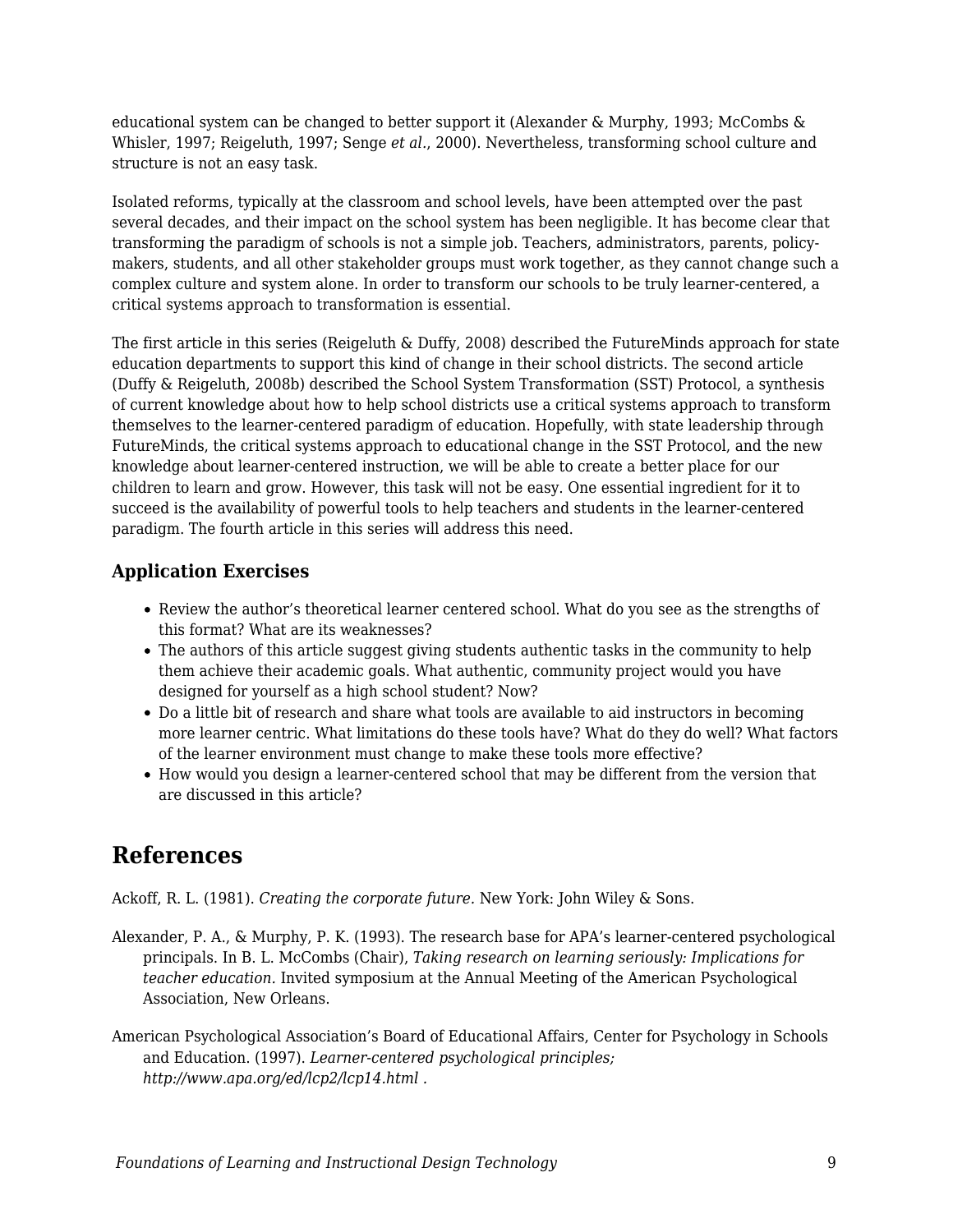- Baker, F. (1973). *Organizational systems: General systems approaches to complex organizations.* Homewood, IL: R. D. Irwin.
- Banathy, B. H. (1991). *Systems design of education: A journey to create the future.* Englewood Cliffs, NJ: Educational Technology Publications.
- Banathy, B. H. (1992). *A systems view of education: Concepts and principles for effective practice.* Englewood Cliffs, NJ: Educational Technology Publications.
- Battino, W., & Clem, J. (2006). Systemic changes in the Chugach School District. *TechTrends, 50*(2), 51–52.
- Bransford, J., Brown, A., & Cocking, R. (Eds.). (1999). *How people learn: Brain, mind, experience, and school.*Washington, DC: National Academy Press.
- Caine, R. N. (2005). *12 brain/mind learning principles in action: The fieldbook for making connections, teaching, and the human brain.* Thousand Oaks, CA: Corwin Press.
- Caine, R. N. (2006). Systemic changes in public schools through brain-based learning. *TechTrends, 50*(2), 52–53.
- Caine, R. N., & Caine, G. (1997). *Education on the edge of possibility.* Alexandria, VA: Association for Supervision & Curriculum Development.
- Clarke, J. (2003). Personalized learning and personalized teaching. In J. DiMartino, J. Clarke, & D. Wolk (Eds.), *Personalized learning: Preparing high school students to create their futures.* Lanham, MD: Scarecrow Press.

Csikszentmihalyi, M. (1990). *Flow: The psychology of optimal experience.* New York: Harper & Row.

- Duffy, F. M. (2002). *Step Up To Excellence: An innovative approach to managing and rewarding performance in school systems.* Lanham, MD: Scarecrow Press.
- Duffy, F. M., & Reigeluth, C. M. (2008). The school system transformation (SST) protocol. *Educational Technology, 48*(4), 41–49.
- Duval, E., Hodgins, W., Rehak, D., & Robson, R. (2004). Learning objects symposium special issue guest editorial. *Journal of Educational Multimedia and Hypermedia, 13*(4), 331.
- Flood, R. L. (1990). Liberating systems theory: Toward critical systems thinking. *Human Relations, 43*(1), 49–75.
- Flood, R. L., & Jackson M. C. (1991). *Creative problem solving: Total systems intervention.* New York: John Wiley and Sons.
- Habermas, J. (1973). *Theory and practice* (J. Viertel, Trans.). Boston: Beacon Press.
- Habermas, J. (1984). *The theory of communicative action: Reason and the rationalization of society* (T. McCarthy, Trans.). Boston: Beacon Press.

Habermas, J. (1987). *The theory of communicative action: Lifeworld and system: A critique of*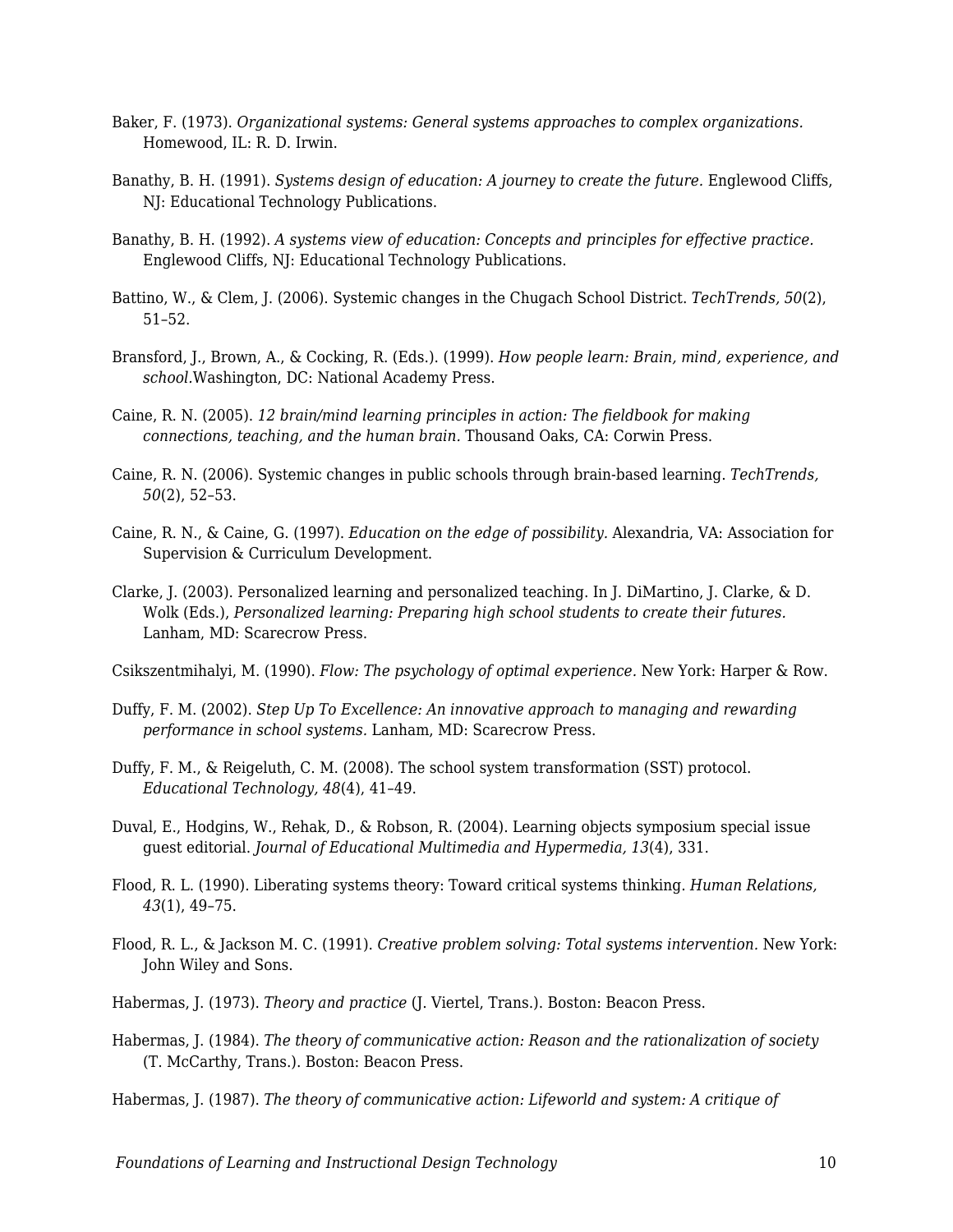*functional reason* (T. McCarthy, Trans.). Boston: Beacon Press.

- Hammer, M., & Champy, J. (1993). *Reengineering the corporation: A manifesto for business revolution.* New York: Harper Business.
- Hammer, M., & Champy, J. (2003). *Reengineering the corporation: A manifesto for business revolution* (1st Harper Business Essentials pbk. ed.). New York: Harper Business Essentials.
- Hannum, W. H., & McCombs, B. L. (2008). Enhancing distance learning for today's youth with learner-centered principles. *Educational Technology, 48*(3), 11–21.
- Jackson, M. C. (1985). Social systems theory and practice: The need for a critical approach. *International Journal of General Systems, 10*(3), 135–151.
- Jackson, M. C. (1991a). The origins and nature of critical systems thinking. *Systems Practice, 4*(2), 131–149.
- Jackson, M. C. (1991b). Post-modernism and contemporary systems thinking. In R. C. Flood & M. C. Jackson (Eds.), *Critical systems thinking* (pp. 287–302). New York: John Wiley & Sons.
- Jenlink, P. M., Reigeluth, C. M., Carr, A. A., & Nelson, L. M. (1996). An expedition for change. *TechTrends, 41*(1), 21–30.
- Jenlink, P. M., Reigeluth, C. M., Carr, A. A., & Nelson, L. M. (1998). Guidelines for facilitating systemic change in school districts. *Systems Research and Behavioral Science, 15*(3), 217–233.
- Keefe, J. (2007). What is personalization? *Phi Delta Kappan, 89*(3), 217–223.
- Keefe, W., & Jenkins, J. (2002). A special section on personalized instruction. *Phi Delta Kappan, 83*(6), 440–448.
- Lambert, N. M., & McCombs, B. (Eds.). (1998). *How students learn: Reforming schools through learner-centered education.* Washington, DC: American Psychological Association.
- McCombs, B., & Whisler, J. (1997). *The learner-centered classroom and school.* San Francisco: Jossey-Bass.
- Reigeluth, C. M. (1994). The imperative for systemic change. In C. M. Reigeluth & R. J. Garfinkle (Eds.), *Systemic change in education.* Englewood Cliffs, NJ: Educational Technology Publications.
- Reigeluth, C. M. (1997). Educational standards: To standardize or to customize learning? *Phi Delta Kappan, 79*(3), 202–206.
- Reigeluth, C. M., & Duffy, F. M. (2008). The AECT FutureMinds initiative: Transforming America's school systems. *Educational Technology, 48*(3), 45–49.
- Schlechty, P. C. (1997). *Inventing better schools: An action plan for educational reform.* San Francisco: Jossey-Bass.
- Schlechty, P. C. (2002). *Working on the work: An action plan for teachers, principals, and superintendents.* San Francisco: Jossey-Bass.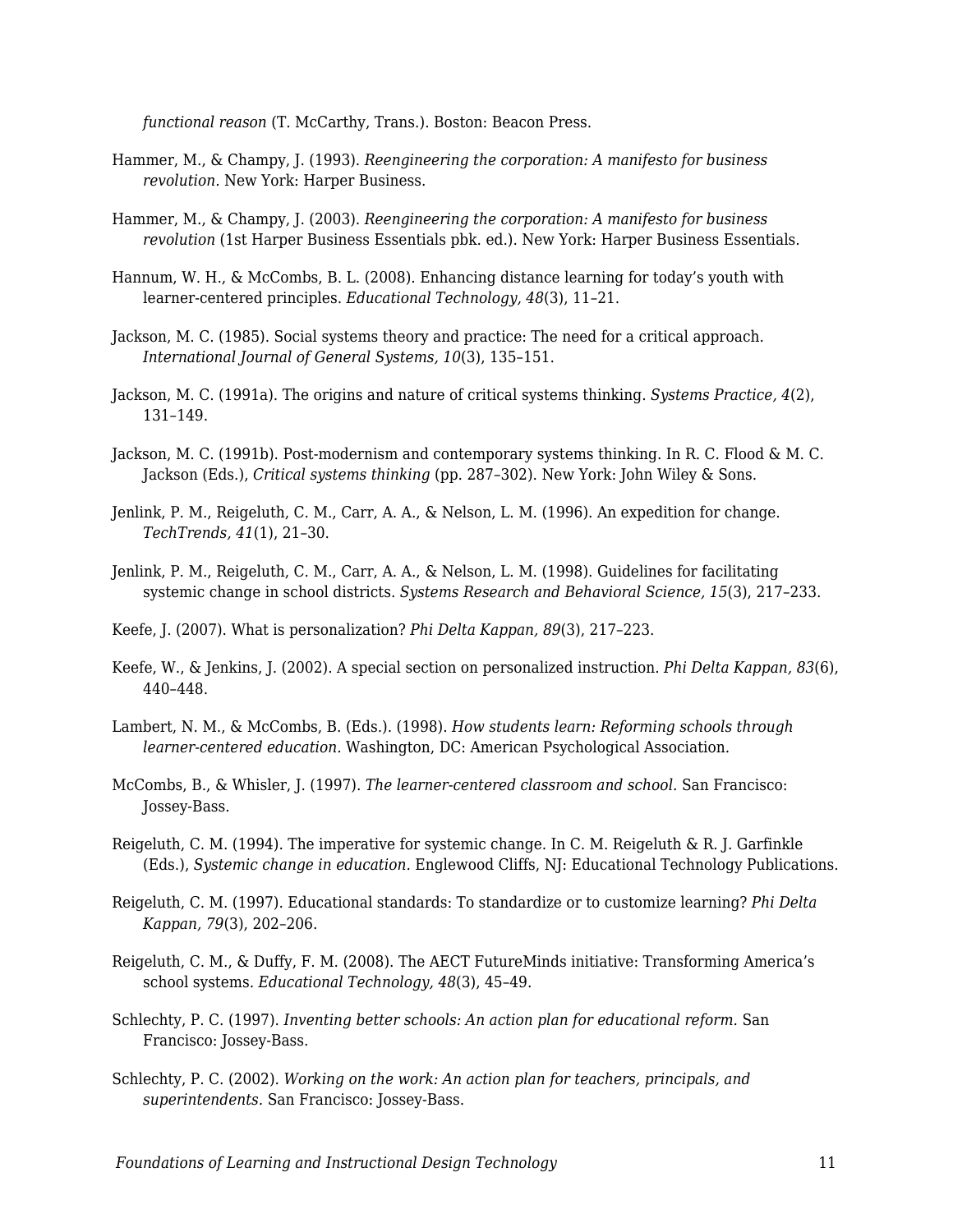- Senge, P., Cambron-McCabe, N., Lucas, T., Smith, B., Dutton, J., & Kleiner, A. (2000). *Schools that learn: A fifth discipline fieldbook for educators, parents, and everyone who cares about education.* Toronto: Currency.
- Sternberg, R., Torff, B., & Grigorenko, E. (1998). Teaching triarchically improves student achievement. *Journal of Educational Psychology, 90*(3), 374–384.
- Toffler, A. (1984). *The third wave.* New York: Bantam.
- Tomlinson, C. A. (1999). *The differentiated classroom: Responding to the needs of all learners.* Alexandria, VA: Association for Supervision and Curriculum Development.
- Tomlinson, C. A. (2001). *How to differentiate instruction in mixed-ability classrooms* (2nd ed.). Alexandria, VA: Association for Supervision and Curriculum Development.
- Tomlinson, C. A. (2003). *Fulfilling the promise of the differentiated classroom: Strategies and tools for responsive teaching.* Alexandria, VA: Association for Supervision and Curriculum Development.
- Ulrich, W. (1983). *Critical heuristics of social planning: A new approach to practical philosophy.* Bern, Switzerland: Haupt.
- Vygotsky, L. (1986). *Thought and language* (A. Kozulin, Trans.). Cambridge, MA: MIT Press (original work published 1926).
- Watson, S. L., Watson. W., & Reigeluth, C. M. (2008). Systems design for change in education and training. In J. M. Spector, M. D. Merrill, J. van Merrienboer, & M. P. Driscoll (Eds.), *Handbook of research for educational communications and technology* (3rd ed.). New York: Routledge/Lawrence Erlbaum Associates.



Please complete this short survey to provide feedback on this chapter: <http://bit.ly/LearnerCenteredParadigm>